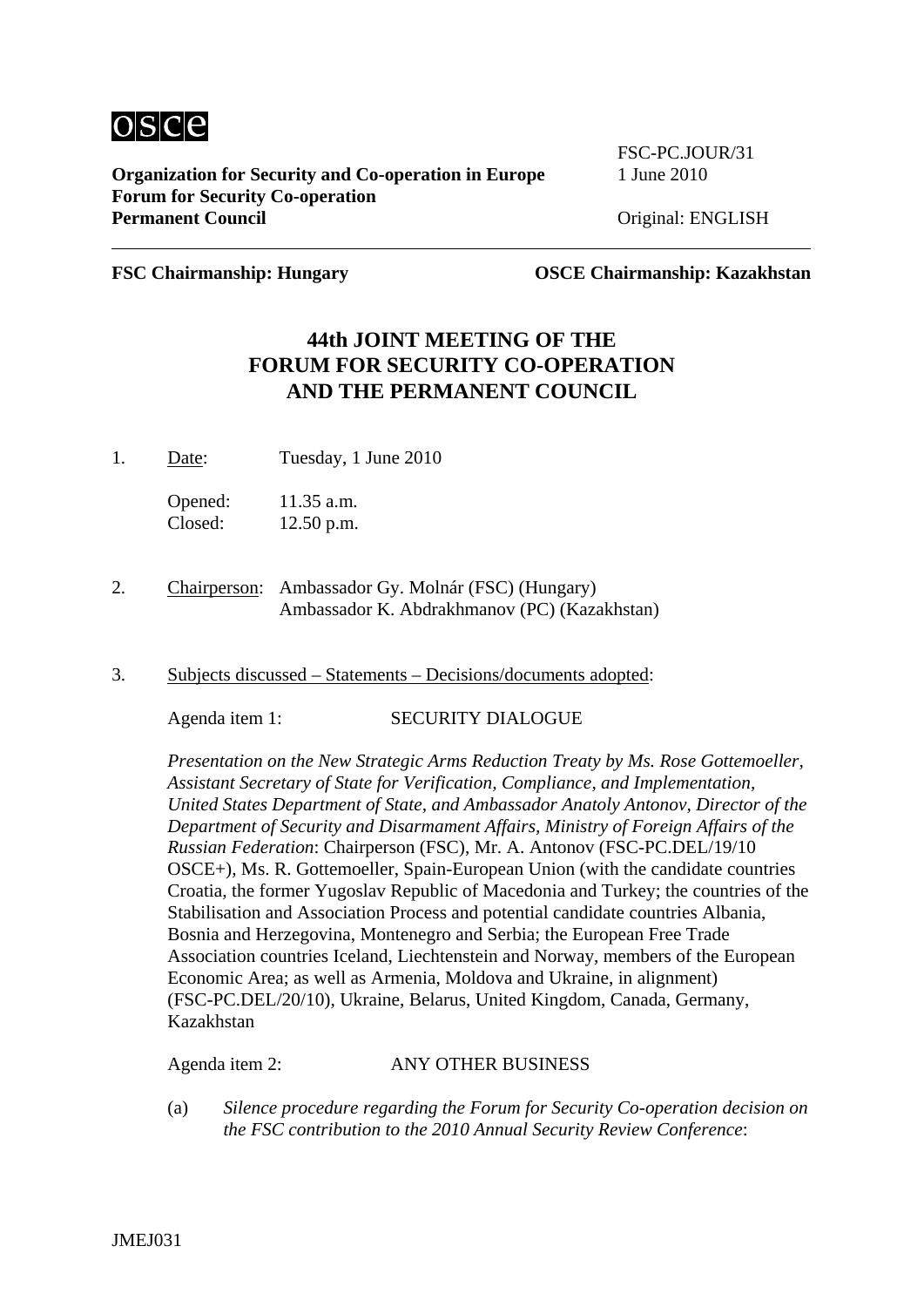The Chairperson (FSC) announced that the period of silence on the decision on the FSC contribution to the 2010 Annual Security Review Conference, expiring on Thursday, 27 May 2010, at 5 p.m. CET, had not been broken (see FSC.DEC/3/10, the text of which is appended to this journal).

(b) *Storming of the ship Marmara and the humanitarian situation in Gaza*: Turkey, Israel (Partner for Co-operation), Russian Federation, Spain-European Union, United States of America, Canada

## 4. Next meeting:

Wednesday, 2 June 2010, at 10 a.m., in the Neuer Saal